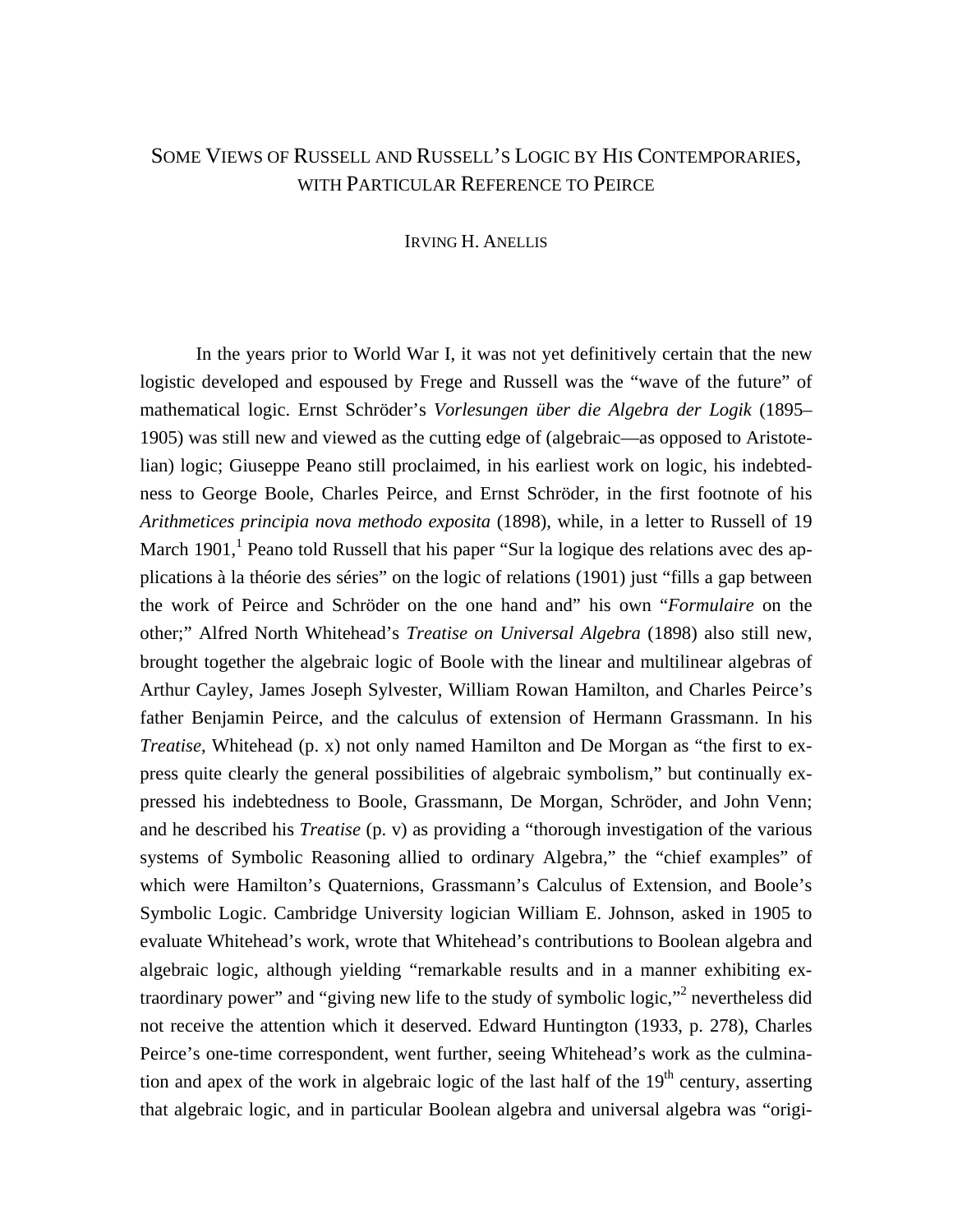nated by Boole, extended by Schröder, and perfected by Whitehead." Russell's British colleague Arthur Thomas Shearman, writing at the start of the  $20<sup>th</sup>$  century on the development of symbolic logic in a work bearing that title (1906) of the last half-century, concentrating on the work of the British logicians, saw the work of Frege and Russell as minor natural extensions (and slight refinements) of the work of Boole, Augustus De Morgan, and William Stanley Jevons. Paul Carus, editor of *The Monist*, shared the view (1910, p. 54) that Schröder, Peirce, Peano, Russell and Couturat all belonged to the line of workers who sought to broaden traditional logic by their attempts to "transfer the accomplishments of mathematics upon logic." Couturat himself asserted (1904, pp. 129– 130) that Russell's *Principles* was essentially "*une systématisation et une synthèse*" of the work of Russell's predecessors, most notably Peano, Whitehead, Schröder, and Russell himself. If one read the published comments in the decade between publication of Russell's *Principles* (1903) and Whitehead and Russell's *Principia Mathematica* (1910- 1913), one would in all likelihood be brought to conclude that the work of Peirce and Schröder was still at the forefront of logical research, and that it would, in the foreseeable future, be the point of departure for continued research.<sup>[3](#page-11-2)</sup>

 An examination of archival documents of Charles Peirce, Christine Ladd-Franklin, and others shows a tendency for strong denigration of Russell and his work in logic during the years 1903 to 1913 among many of Russell's contemporaries, especially, but not exclusively his older contemporaries. Ladd-Franklin, for example, wrote a note in which she complains that Russell (and Whitehead) wrote as if Peirce and Schröder had never existed, clearly insinuating that Russell plagiarized the work of Peirce and Schröder, while Peirce for his part found Russell's work "nauseating," and philosopher William James bluntly called Russell "ass," saying he would prefer being "a-logical, if not illogical" than adopt Russell's techniques.<sup>[4](#page-11-3)</sup>

 Not until after the close of World War I, and thus roughly five years after the third volume of Whitehead and Russell's *Principia Mathematica* appeared, that is, beginning in 1918, do we clearly notice the adoption of the estimation by the community of historians and philosophers of logic at large that the logistic of Frege and Russell, and particularly the logical system of the *Principia*, is superior to, has surpassed, and ought to replace, the classical Boole-Schröder calculus, and that the latter is limited and in some measure obsolescent, if not obsolete. Thus it is in 1918 that Clarence Irving Lewis who, even in his solid exposition and historical outline of the development of the classical Boole-Schröder calculus, wrote of that calculus as a "classic" in the sense that it was becoming an antique.<sup>5</sup> Contemporaneously, Georg Behrens wrote in *Die Prinzipien der mathematischen Logik bei Schröder, Russell und König* (1917; 1918, pp. 9–10) that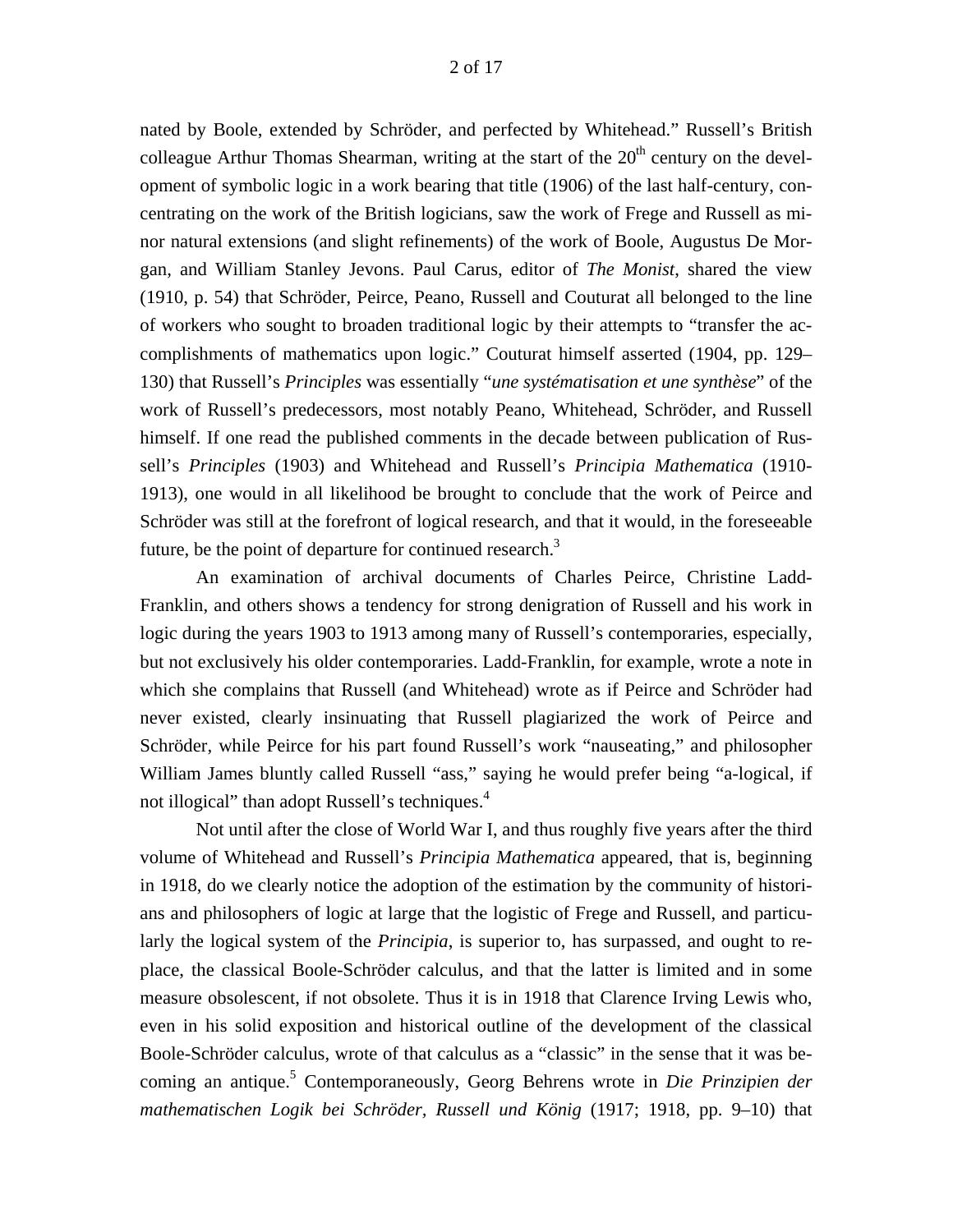Schröder's *Vorlesungen über die Algebra der Logik* is a "special mathematical field which leans heavily upon logic," whereas Russell studied mathematical deduction and, unlike Schröder, "developed a presentation of the logical calculus." Borrowing a distinction which was used by the late Jean van Heijenoort (1967a), Schröder, like Boole, De Morgan, Peirce, and the algebraic logicians of the second half of the  $19<sup>th</sup>$ -century, developed a *logica utens*, a specialized logic restricted to a specific universe of discourse, whereas Russell—and Frege—devised a one true logic, a *logica magna*, encompassing the entire universal domain, so that there is only one logic, the mathematical logic of *Principia*. And thus the classical Boole-Schröder calculus is reduced, depending upon one's perspective, to either a primitive, preparatory stage on the way to mathematical logic, or a specialized case of mathematical logic, the class calculus, or to a mere interesting but minor sidelight, or even a dead-end, in the development of mathematical logic, rather than what it was to its practitioners—the current state of the art of mathematical logic.<sup>6</sup> In writing these lines, Behrens cited the "Summary" of \*4 at p. 114 in the *Principia Mathematica* that "symbolic logic considered as a calculus had undoubtedly much interest on its own account; but in our opinion this aspect has hitherto been too much emphasized, at the expense of the aspect in which symbolic logic is merely the most elemen-tary part of mathematics, and the logical prerequisite of all the rest."<sup>[7](#page-11-6)</sup>

 In apparent reply to this Russellian claim, but actually *circa* 1897, in an untitled manuscript on Schröder's logical algebra (MS 524:4–5), and, we might add, posthumously as well to Behrens' interpretation of it in contrast with Schröder's goal in treating the logic of relations in the *Vorlesungen*, Charles Peirce wrote that Schröder developed a calculus which "embraces all ordinary formal logic as nothing but an egregiously simple case." Peirce immediately continued: "The logic of relations is, therefore, far from being a specialized branch of logic. On the contrary, it greatly enlarges and amplifies all logical conceptions..." (MS 524:2-4). For Peirce and logicians like him at the end of the  $19<sup>th</sup>$ century, then, the algebraic logic that they developed was, in the sense enumerated, a *logica magna*. Peirce's remarks, although predating the statement of Whitehead and Russell and the statement of Behrens, as well as all those who thereafter adopted this "Russellian" conception, was typical of attitudes towards the algebraic logic of the  $19<sup>th</sup>$ - and early  $20<sup>th</sup>$ -century of those who were working in the field until that time, and even up until the late 1910s. In that sense, Peirce's statement may be said to be his anachronistic and posthumous reply to Russell, Behrens, and the followers of Russello-Fregean logistic. Peirce's views of the late 1890s were echoed even after the publication of Russell's *Principles of Mathematics* in 1903, and if it was not the universal opinion among logicians of that day, it remained prevalent among Peirce's associates and followers. Thus, for exam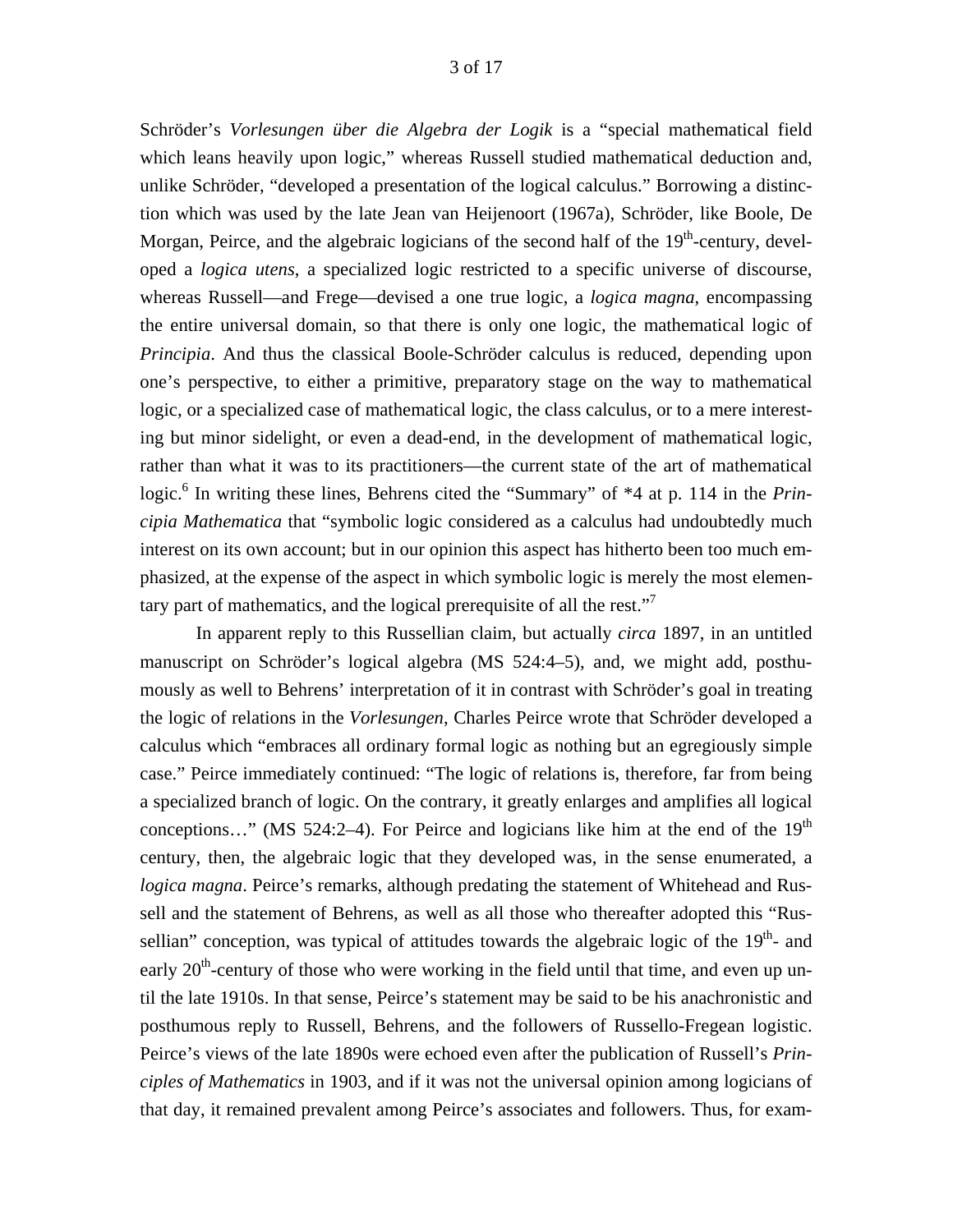ple, in their article of 1905 on "Symbolic Logic", Edward Huntington and Christine Ladd-Franklin wrote (at p. 1) that "Symbolic Logic, or Mathematical Logic, or the Calculus of Logic,— called also the Algebra of Logic (Peirce), Exact Logic (Schröder), and Algorithmic Logic or Logistic (Couturat), — covers exactly the same field as Formal Logic in general…" and that these terms are quite synonymous. The implication too is that Russell's contributions in the *Principles* are a contribution to the same logic to which Boole, De Morgan, Peirce, and Schröder had made contributions.

Notable among Russell's early contemporaries who, in the last years of the  $19<sup>th</sup>$ and first years of the  $20<sup>th</sup>$ -century challenged Russell's view of the primacy of Russell's work in logic, and even of Russell's self-appraisal of his contributions to logic, were Louis Couturat, Charles Peirce's erstwhile student Christine Ladd-Franklin, Charles Peirce himself, and Charles Peirce's friend and close ally, philosopher William James. Their comments on Russell and his work, both published and private, clearly illustrate that, in the view of many of Russell's early contemporaries in that period between the publication of Russell's *Principles of Mathematics* and of Whitehead and Russell's *Principia Mathematica* (1910-13), and even for several years thereafter, Russell's conception of logic not only as was not universally or immediately adopted, but that logicians of the period indeed often enough dealt particularly harshly with Russell and his work in logic.

 Some salient illustrations of these negative reactions towards Russell and his work in logic, therefore, follow.

 Charles Sanders Peirce and many his friends, students, and colleagues held that Russell held an exaggerated notion of his own importance and in particular of his contributions to logic. Many, including Peirce's erstwhile Johns Hopkins University student Christine Ladd-Franklin, even went so far as to imply that Russell was plagiarizing the work of Peirce and Schröder. Neither she, nor Peirce, nor any of Peirce's supporters would have been aware of Russell's self-appraisal of his contributions, made in a letter to Ottoline Morrell dated 21 August 1912, in which Russell, referring to the *Principles of Mathematics*, wrote<sup>8</sup> that "mathematical philosophers have different thoughts from what they w[oul]d have if I had not existed." Without of course knowing of this assertion of Russell's, Harvard philosopher, logician, and Peirce correspondent Josiah Royce, reminiscing with Victor Lenzen about the spring of  $1914$ , complained that Russell had "received more attention than any logician since Aristotle."

 Of all the early contemporaries of Russell, Charles Sanders Peirce, whose work was broadly slighted and badly treated by Russell, had some of the harshest judgments amongst Russell's elders. While Russell, as we shall see momentarily, sought to take credit for having created the logic of relations, Peirce, in the third of his Lowell lectures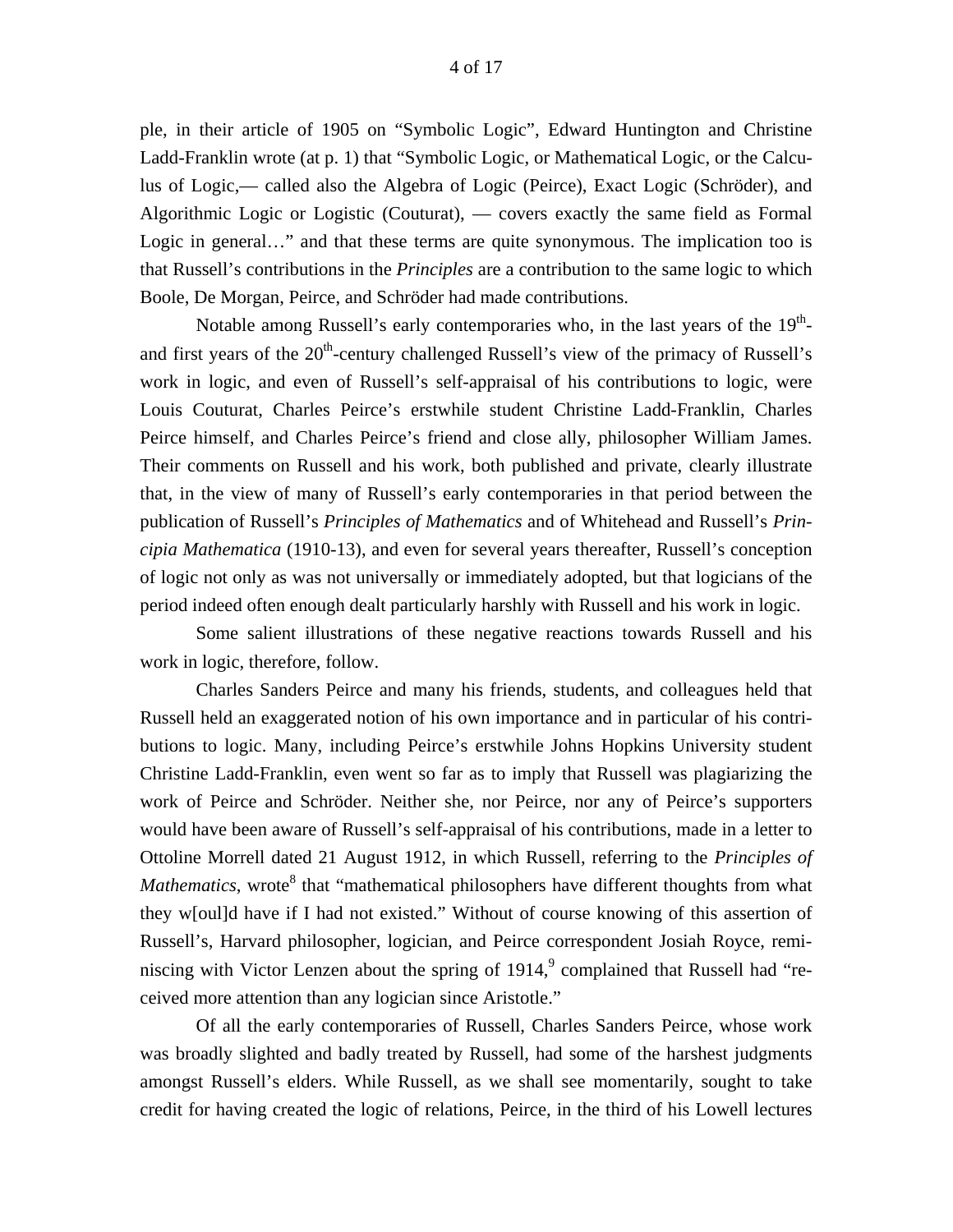of 1903 wrote (MS 459:20), with respect to Whitehead's "On Cardinal Numbers" (1902) to which Russell contributed and which deals with elementary set theory in terms of the logic of relations, presented in Peaneque notation, and to Russell's *Principles of Mathematics* (1903), that:

> …quite recently Mr. Whitehead and the Hon[orable] Bertrand Russell have treated of the subject; but they seem merely to have pre[sented] truths already known into a uselessly technical and pedantic form.

Peirce also thought that, in contrast, he did a much better job of the enterprise, declaring (as published in the Hartshorne & Weiss edition of his *Collected Papers* (1934, p. 91)) that:

> My analyses of reasoning surpasses in thoroughness all that has ever been done in print, whether in words or in symbols—all that De Morgan, Dedekind, Schröder, Peano, Russell, and others have done— to such a degree as to remind one of the differences between a pencil sketch of a scene and a photograph of it.

 We know that Russell acquired a copy of Schröder's *Vorlesungen über die Algebra der Logik* in September 1900, and took notes on both that work and on Schröder's *Der Operationskreis des Logikkalkuls* (1877) and "Sur une extension de l'idée d'ordre" (1901) in 1901,<sup>[10](#page-11-9)</sup> as well as on Charles Peirce's "On the Algebra of Logic" (1880) and "On the Algebra of Logic: A Contribution to the Philosophy of Notation" (1885) in 1900- 1901. In the *Principles* (p. 10), Russell called Schröder's *Algebra* "the most complete account of non-Peanesque methods," thus seeming to agree with Peirce that the Boole-Schröder calculus, if not Peirce's own treatment and presentation of it, is by far the best and most advanced logic up to that time, excepting perhaps Peano's notational rendition; he would certainly *seem* to also thus have agreed with Peirce's assessment *circa* 1897 of the *Algebra*, in the manuscript titled "Schröder's Logic of Relations" (MS 521:12), that "Prof. Schröder's work is, and must for many years remain, the standard treatise upon exact logic…." But we know, of course, .that Russell would *not* have agreed with Peirce on this latter score.

 In any event, Russell had little else, and still less explicitly, to say about the contributions either of Peirce or of Schröder. Indeed, he wrote (in 1946, p. xv) that he "read nothing of him [Peirce] until 1900, when I became interested in extending symbolic logic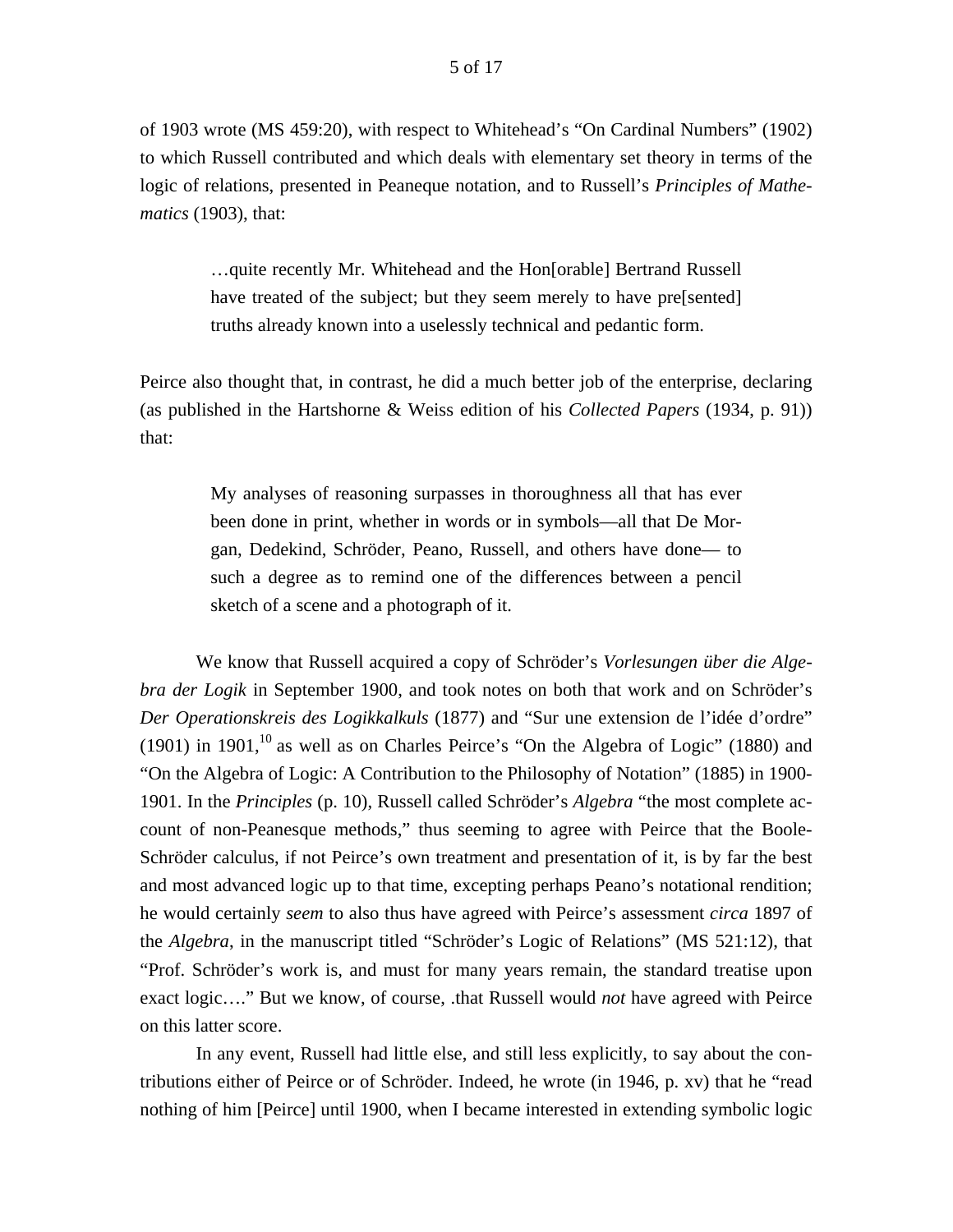to relations, and learnt from Schröder's *Algebra der Logik* that Peirce had treated of the subject."<sup>11</sup> This fully accords with the dates of Russell's reading notes of Peirce and Schröder; yet it seems a remarkable confession, in light of Huntington's retrospective remark (1933, p. 278) that algebraic logic and universal algebra were "…extended by Schröder, and perfected by Whitehead."

 Russell, however, dismissed the work of Peirce and Schröder as negligible for the development of his own treatment of the logic of relations, saying that he had already completed his work in that field before he read theirs, telling French philosopher and logician Louis Couturat, for example, in a letter of 2 June 1903 ( $R57 = R58$ ) that he read Schröder's work only after learning of Peano, and that "it is not therefore essential to go through him." This accords less well with Russell's earlier recommendation to Couturat, in a letter dated 11 February 1899, that Couturat might find Peirce's *Studies in Logic*  (1883) of some interest. Russell went so far as to claim, in a letter to Philip Jourdain of April 1910 that it was he who "invented" "his" Logic of Relations during September  $1900$ <sup>12</sup> He also asserted in a letter to Helen Thomas dated 31 December 1900 that in October of that year, preparing what became the *Principles*, that in writing it he "invented a new subject, which turned out to be all mathematics for the first time treated in its essence." $^{13}$ 

 How much, how carefully, and with what understanding, Russell read the works of Peirce and Schröder, have been matters of speculation.<sup>14</sup> Christine Ladd-Franklin could, of course, not know what Russell read, or when he read it. But being familiar with Peirce's and Schröder's work as well as with Russell's *Principles*, was in a good position to compare them. In undated notes probably prepared for a Columbia University lecture class, *circa* 1913, she wrote:

> It should now be clear how the logic of *Principia* is related to the logic we have presented, following the materials of Peirce and Schröder…. But Whitehead and Russell plainly 'imply' that P[eirce] and S[chröder] were absolutely non-existent!

 Charles Peirce held Russell's treatment of relations to be incomplete; in a marginal notation for p. 24, lines 25–28 in his copy of *Principles*, for example, Peirce wrote: "He considers only dyadic relations." Most of Peirce's marginal notations and comments on Russell concern Russell's published criticisms of his [Peirce's] ostensible failure to distinguish types of collections and between class inclusion and material implication.<sup>15</sup> It was in connection with a discussion of Cantor's "Beiträge zur Begründung der transfi-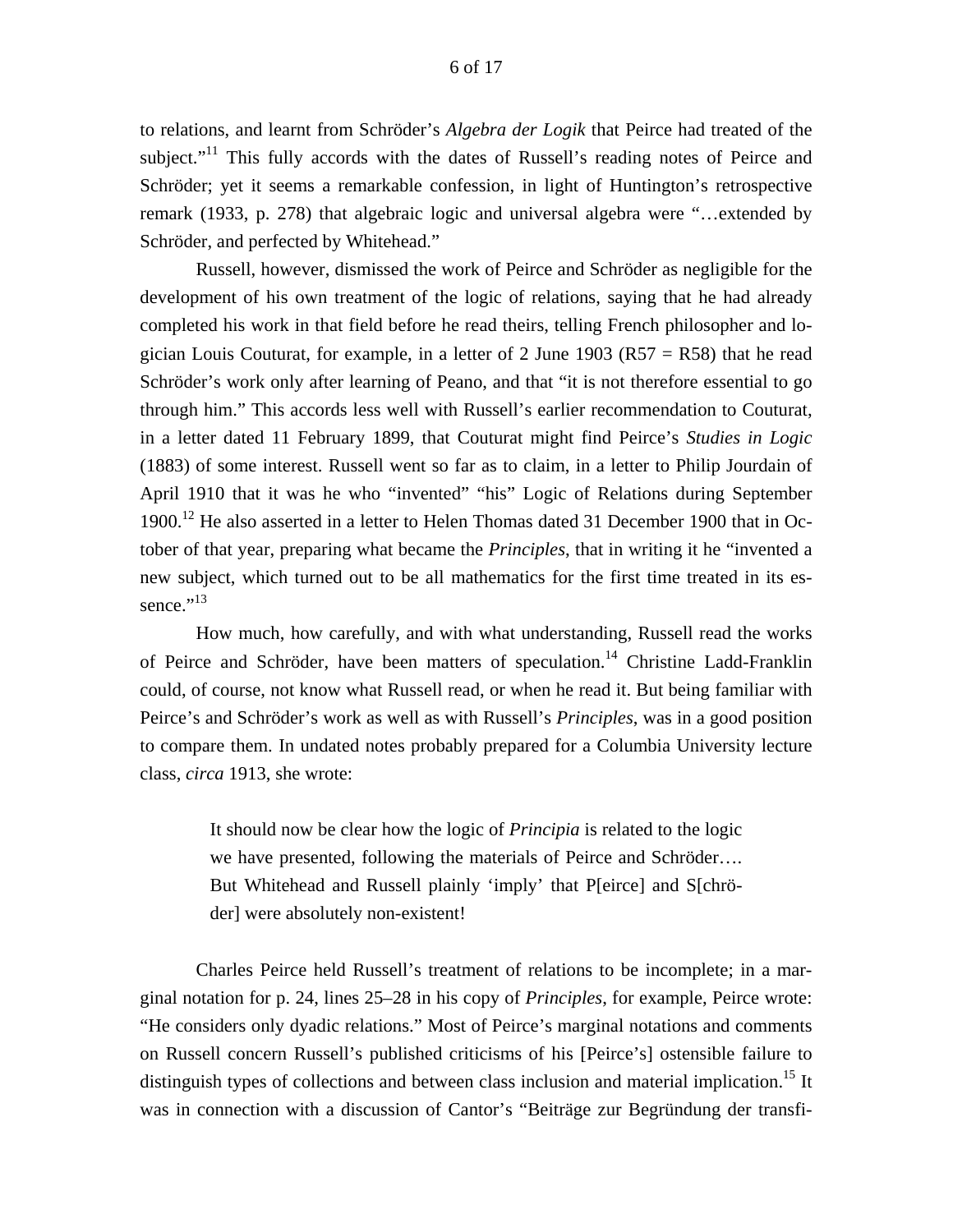niten Mengenlehre" (1895-1897), of Cantor's distinction between complete and incomplete totalities and between implication and class inclusion that Peirce wrote (MS 459:19–20) for his third Lowell lecture in 1903 that "…quite recently Mr. Whitehead and the Hon. Bertrand Russell treated of the subject…" In the fifth of his Lowell Lectures (1903), Peirce wrote (MS 469:20) that what "puzzles the Hon. Bertrand Russell in his 'Principles of Mathematics' is whether a collection which has but a single individual member is identical with that individual," and he attributes Russell's puzzlement to his failure to make appropriate terminological and conceptual distinctions between these. Peirce himself emphasized to Cantor, in letters dated 21 December 1900 and 23 December  $1900$ , <sup>16</sup> the need to distinguish between sets and classes. It would seem that Russell's criticisms of Peirce's failure to distinguish between class inclusion and set membership was, if not entirely unfair, then at least disingenuous; for Peirce used the same symbol for both, as well as for other relational connectives, but made clear from the context in which he was working which relation he had in mind. The gist of Peirce's marginalia to his copy of the *Principles* was that Russell's difficulties with Peirce's and Schröder's ostensible lack of proper distinctions was rooted in Russell's own failure to distinguish material implication and truth-functional implication (conditionality), and in Russell's erroneous attempt to treat classes, in function-theoretic terms, as individual entities.

 Russell's criticisms of Peirce as failing to distinguish set membership from class inclusion, first found in Russell's "Sur la logique des relations avec des applications à la théorie des séries" (1901), is revived, in slightly different guise, in the *Principles*, where Russell asserts at once (1903, p. 24) that, while Peirce and Schröder admittedly "realized the great importance of the subject" of the logic of relations, also nonetheless "unfortunately their methods, being based, not on Peano, but on the older Symbolic Logic derived (with modifications) from Boole, are so cumbrous and difficult that most of the applications which ought to be made are practically not feasible," and he then levels the criticism (1903, p. 24) that: "In addition to the defects of the old Symbolic Logic, their method suffers technically…from the fact that they regard a relation essentially as a class of couples, thus requiring elaborate formulæ of summation for dealing with single relations." In a letter to Philip Jourdain of 15 April 1910, Russell went so far as to call Schröder's methods "hopeless."<sup>17</sup> In reply to Russell's assertion (1903, p. 26) that

Peirce and Schröder consider what they call the relative sum of two relations *R* and *S*, which holds between *x* and *z*, when, if *y* be any other term whatever, either *x* has *y* to the relation *R*, or *y* has to *z* the relation *S*. This is a complicated notion, which I have found no occasion to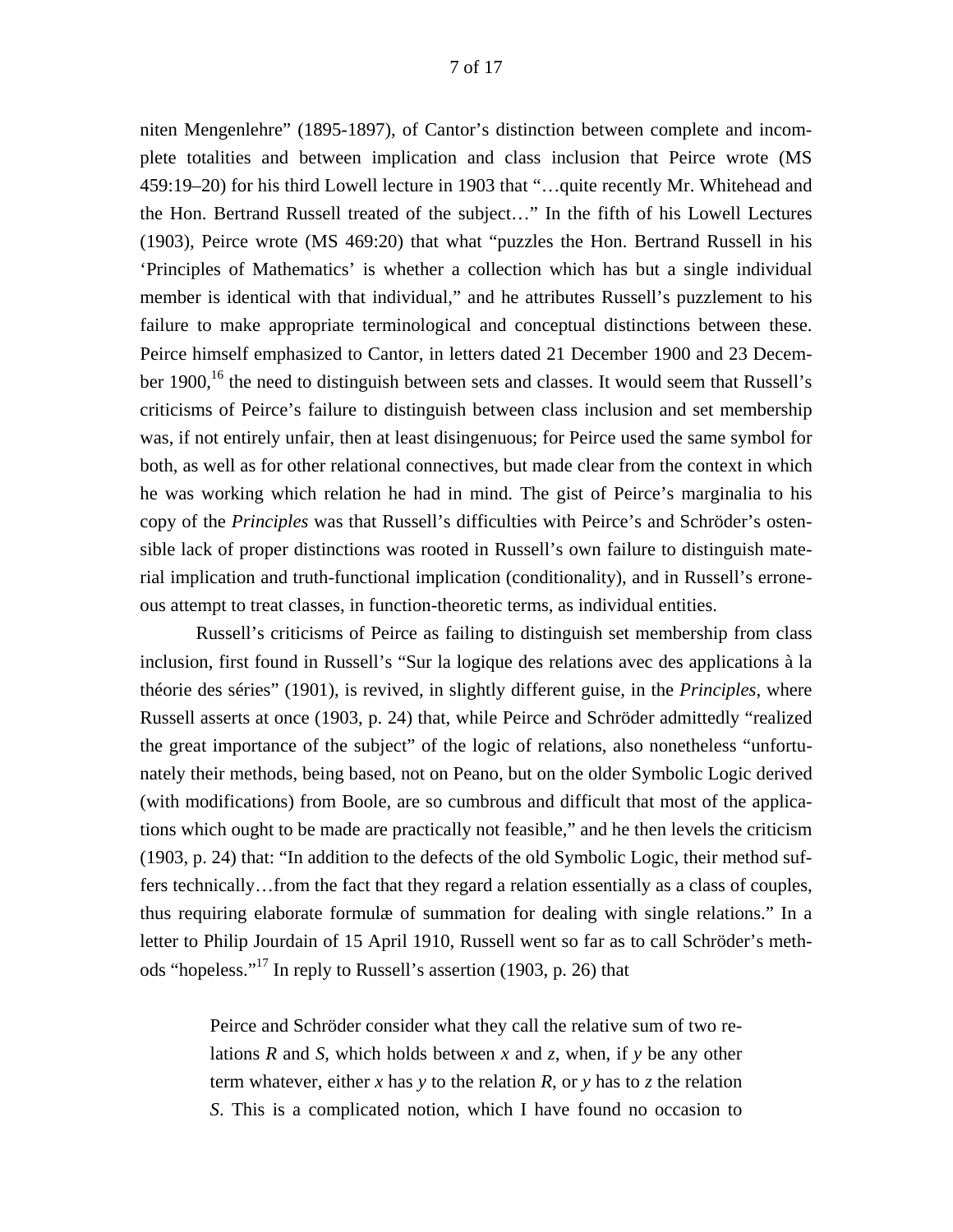employ, and which is introduced only in order to preserve the duality of addition and multiplication,

Peirce in a letter to Victoria Welby of 12 October 1904, stated that:<sup>[18](#page-11-17)</sup>

As to my algebra of dyadic relations, Russell in his book which is superficial to nauseating to me, has some silly remarks about my "relative addition" etc., which are mere nonsense. He says, or Whitehead says, that the need for it *never* occurs if you bring in the same mode of connection in any other way. It is part of a system which does not bring in the mode of connection in any other way. In that system it is indispensable. But let us leave Russell and Whitehead to work out their own salvation.

Russell was made aware of Peirce's remark by Welby. Welby, who sought to promote a dialogue between Russell and Peirce, and so must have passed Peirce's letter along to Russell, since Russell mentions it on the first page of his letter to Welby of November 14, 1904. Russell responds, in a letter to Welby of 27 December 1904 that he "does not know where Whitehead or I have said that the need of Dr. Peirce's Algebra of dyadic relations seldom occurs," and adds that he thinks that "a symbolism based on Peano's is practically more convenient, but I hold it quite essential to have a method of expressing relations, & I have always thought very highly of Dr. Peirce for having introduced such a method."

 Given numerous opportunities to respond directly to Russell in print, Peirce proved reluctant to do so. In private, his remarks concerning Russell and Russell's work in logic were negative. Asked to review the *Principles* for the journal *Science*, Peirce delayed doing so for over a year; he told Christine Ladd-Franklin in a letter of 27 July 1904 (MS L237:27) that: "…a year has passed since I agreed to notice Russell's vol. I, and I feel its pretentiousness so strongly that I cannot fail to express it in a notice." In a similar vein, he wrote to Australian philosopher F. William Frankland on May 8, 1906 that:<sup>19</sup> "In my opinion Russell and Whitehead are blunderers constantly confusing different questions." In a letter to Welby of 1 December, 1903, Peirce concluded, from a cursory reading of the *Principles*, that "whatever merit it may have as a digest of what others have done, it is pretentious and pedantic—attributing to its author merit that cannot be accorded him."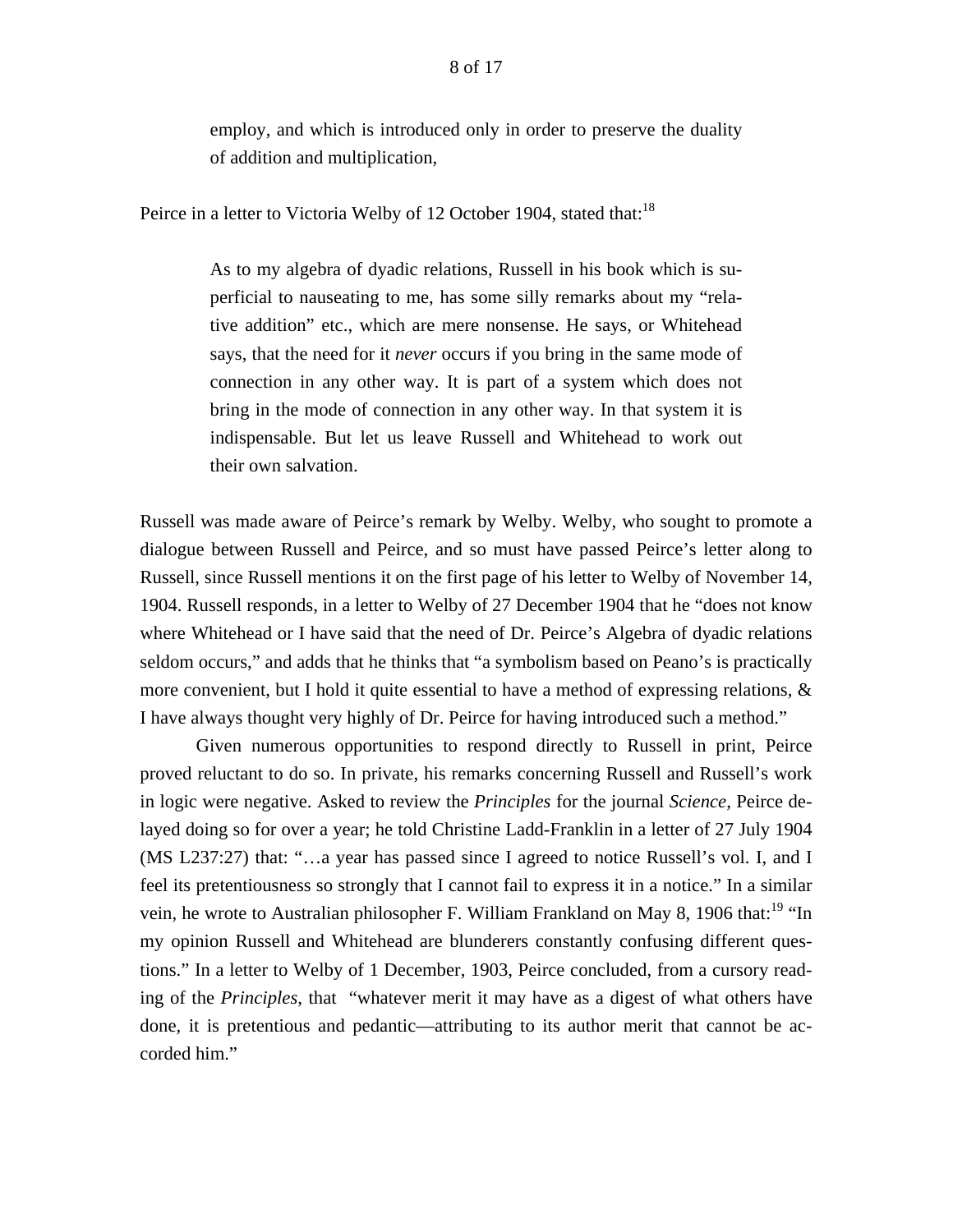Here is the first suggestion that the *Principles* was not to be esteemed an original work, the first suggestion of possible plagiarism. The theme of Russell's lack of originality will be found elsewhere as well.

 Christine Ladd-Franklin also raised the question of Russell's lack of originality, more forcefully than did Peirce himself; she wrote, as already cited, that Russell and Whitehead "plainly 'imply' that P[erice] and S[chröder] were absolutely non-existent!" Josiah Royce and Fergus Kernan (1916, pp. 706–707) have likewise asserted, albeit somewhat less blatantly suggesting plagiarism, concerning "…Peirce's researches on the algebra of logic, and in particular the logic of relatives," that "many of the most recent researches, including those of Bertrand Russell, are still due to his," Peirce's, "influence, although Russell, …has a somewhat inadequate sense of his own generally indirect indebtedness to Peirce's work in this field."

 It would not be difficult to find examples of Russell's failure to assign proper credit. The so-called "principle of reduction" given as axiom 10 in the *Principles* (§18, p. 17), for example, according to which  $((p \supset q) \supset p) \supset q$  (when  $p \supset p$  and  $q \supset q$ ), is exactly the "fifth icon" which is to be found in Peirce's "On the Algebra of Logic: A Contribution to the Philosophy of Notation" (1885, p. 189), and which we today call Peirce's Law.

 Ladd-Franklin was among those who sought to prod Peirce into replying to Russell; thus she wrote in a letter to Peirce of 24 July 1904:

> Do tell me how it strikes you—all this recent work of Bertrand Russell, Peano, Couturat & their school, which they make so much of. Don't you think that they exaggerate both its originality  $\&$  its importance? Are you not going to write something on the subject?

Similar requests were to be had from Eliakim Hastings Moore, editor of the American Mathematical Society's *Transactions*, who on 14 October 1902 wrote to Peirce, asking him to respond to Whitehead's article "On Cardinal Numbers" (1901), and in particular to compare his own work with the work of Whitehead and Russell, noting that Whitehead and Russell wrote in Peano's notation and used "Russell's additions on the algebra of relations in general. …It would give me much pleasure if you would let me know what you think concerning Russell's work, especially in comparison with your own…." Peirce failing to respond, Moore again asked Peirce, in a letter of 31 December 1903, what he thought of Russell's *Principles of Mathematics*.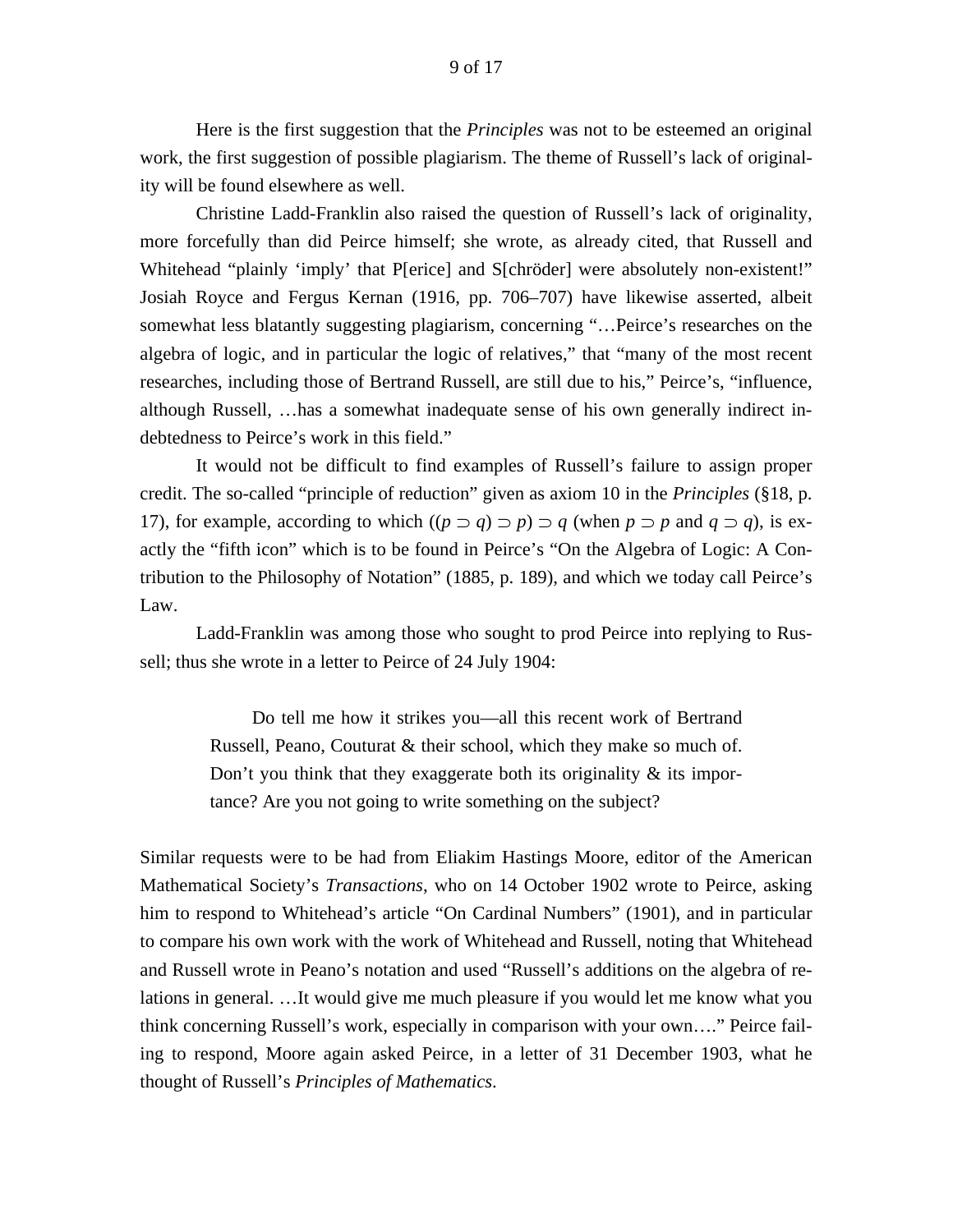#### 10 of 17

 When, finally Peirce did write on the *Principles*, it was in conjunction with Welby's *What is Meaning?* (1903), in which Peirce lightly dismissed the *Principles*, merely acknowledging that "the severe and scholastic labors" that went into it "bespeaks a grit and industry, as well as a high intelligence," while adding that: "Whoever wishes a convenient introduction to the remarkable researches into the logic of mathematics that have been made during the last sixty years...will do well to take up this book." Peirce's remarks, he confessed to Welby, were intended to serve as a contrast between the two books, and to strongly hint that the *Principles* was quite unoriginal.<sup>20</sup> Not surprisingly, in a letter to William James of 25 December 1909, Peirce wrote of his own work on the logic of relatives that it "simply revolutionizes Logic" and that it "ought to be the Logic of the Future."<sup>21</sup>

 Louis Couturat, more nearly Russell's age and early on one of Russell's staunchest supporters and best interpreters for French philosophers, and one of those not associated personally with Peirce, in his *L'algèbra de la logique* (1905; English translation: 1914, p. 92), wrote that the algebra of logic "ought…to develop into a logic of relations, which LEIBNIZ foresaw, which PEIRCE and SCHRÖDER founded, and which PEANO and RUSSELL seem to have established on definite foundations," evidently thus sharing with Arthur Shearman, Giuseppe Peano, and Paul Carus, among many others, the view that the work of Russell, Peano, and Frege belonged within, and indeed was inseparable from, the work of the older algebraic logicians, that the logistic that was to be found in works such as Russell's *Principles of Mathematics* was a refinement and continuation of the work that had led to, and was presented as the most contemporary state of, the classical Boole-Schröder calculus. I interpret Couturat's remark here to assert that Peano and Russell (along with Frege, we might add), set a foundation underneath the classical Boole-Schröder calculus, rather than replaced it with an altogether new symbolic logic. Elsewhere, Couturat felt compelled to explicitly warn Russell against the denigration of the Boole-Schröder calculus to the profit of Peano's mathematical logic, writing, in a letter to Russell dated 27 January 1901, that:

> …one must not deprecate the Boole-Schröder system and sacrifice it to Peano: it has its goal and its use in pure logic just as Peano's has its in Math. And the theory of logical equations has great importance since all logical problems amount to a system of equations and inequations.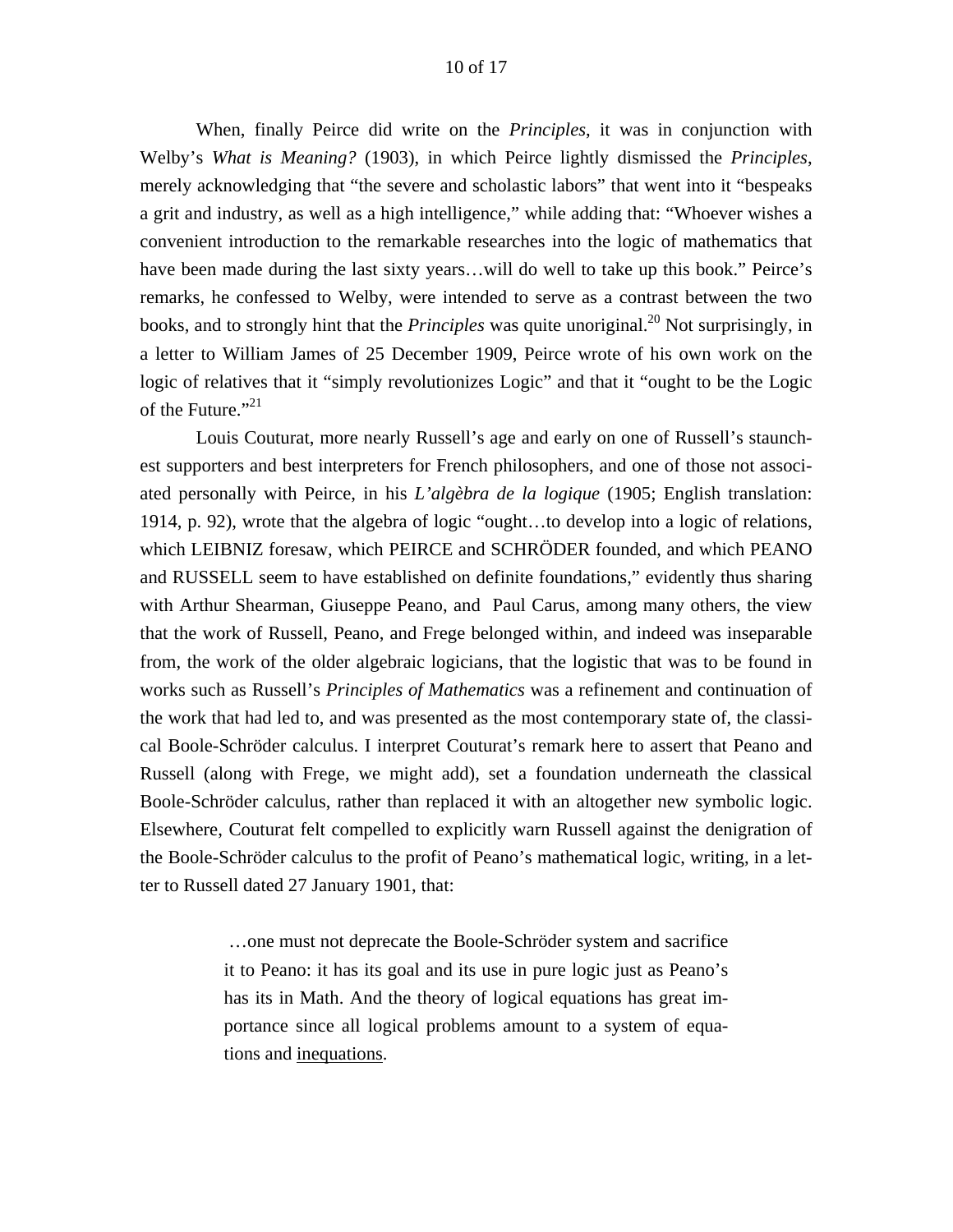Russell nevertheless dismissed Schröder's work by telling Couturat, in a letter of 9 June 1903, that Schröder speaks "prose" without knowing it.

 Norbert Wiener's assertions, in his doctoral dissertation for Harvard University in 1913, offering a comparison between the logical systems of Schröder's *Vorlesungen über die Algebra der Logik* and Whitehead and Russell's *Principia Mathematica*, in which Wiener asserts that essentially the two systems are equal in expressive power, and the discussions which Wiener had held with Russell about his claims, has already been treated by Ivor Grattan-Guinness (1975); moreover, Geraldine Brady (2000) has reproduced salient and extensive excerpts, including the introductory and concluding chapters, of Wiener's thesis, and I need not here repeat any but the main point: namely that Wiener regarded the two systems as essentially equivalent, and Russell's retort: that Wiener considered only "the more conventional parts of *Principia Mathematica*."[22](#page-11-21) 

 Cumulatively, the views of these logicians and others suggest that there was nothing particularly inevitable about the predominance which Russell or his conception of logic, or, for that matter, his conception of his ostensibly singular contributions to the development of symbolic logic, would come to enjoy in later years. For Peirce, *circa* 1897, for example, "Prof. Schröder's work [*Algebra*] is, and must for many years remain, the standard treatise upon exact logic…" (MS 521:12).

 That Russell was aware of the criticisms of him by Peirce and Peirce's supporters is attested to by the fact that he expressed the hope, in his letter to Welby of 11 November 1904 (pp. 2–3), that the second volume of the *Principles* which he planned "will do much to persuade such opponents as Mr. C. S. Peirce" of the correctness of his own views and position.

 One can quote a number of logicians and philosophers in the last years of the late  $19<sup>th</sup>$  century and into the second decade of the  $20<sup>th</sup>$  who found the work of Peirce and/or Schröder to be still at the forefront of logical research; among them William James, Edwin Bidwell Wilson, Josiah Royce, William Clifford, and others, while Peirce and Schröder formed something of a mutual admiration society.<sup>23</sup> Whether their *fin de siècle* assessments were correct or not, it is clear that there was little certainty or unanimity regarding the accomplishments of Russell, either in *The Principles of Mathematics*, nor yet even in his and Whitehead's *Principia Mathematica*, at the time they appeared, and that Peirce and Schröder were not yet easily dismissed as having fallen into oblivion or obsolescence.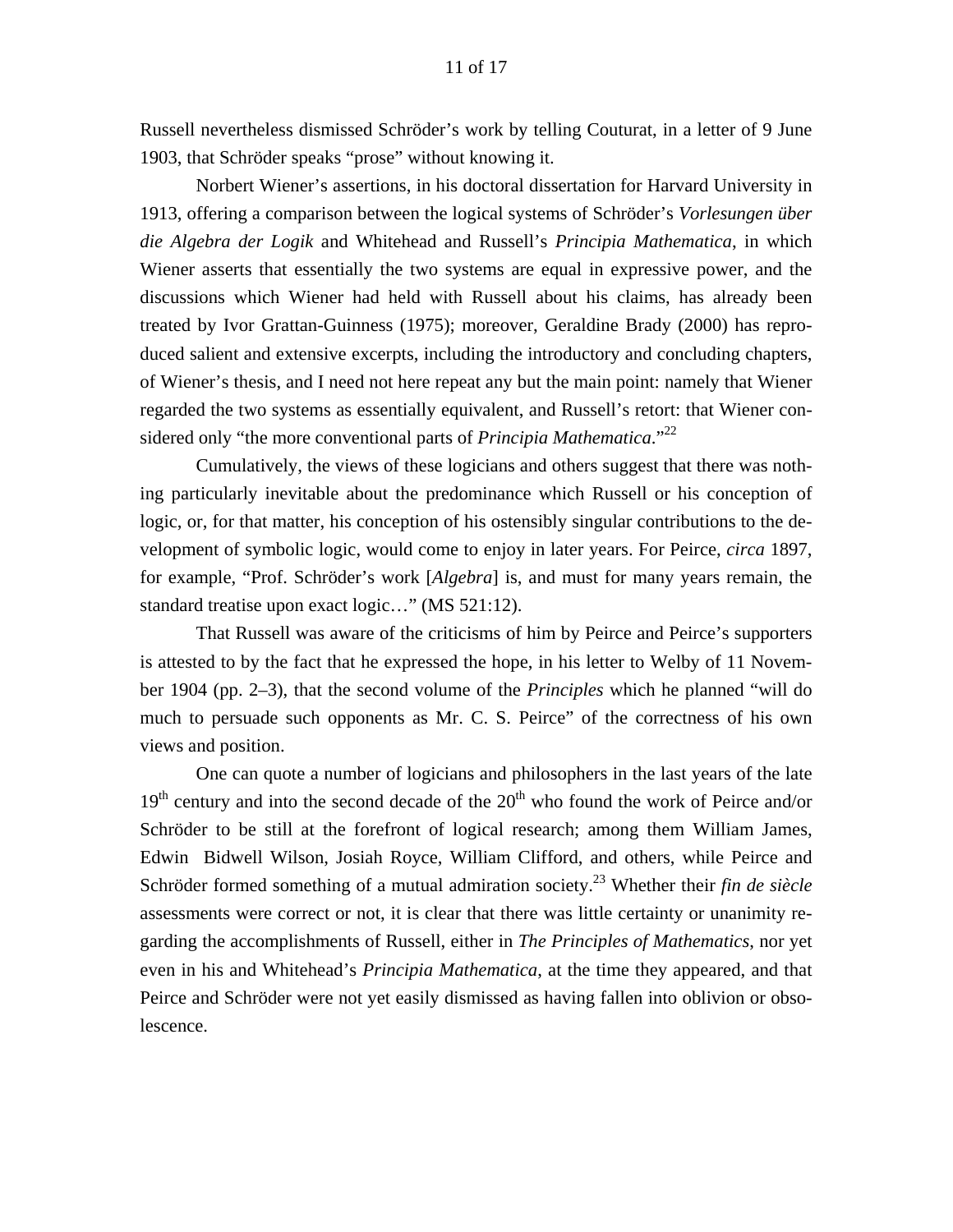#### **Notes**

<span id="page-11-13"></span><span id="page-11-12"></span><span id="page-11-1"></span><span id="page-11-0"></span> $<sup>1</sup>$  Quoted in (Kennedy 1975, p. 206).</sup>

 $2$  In his "Report to the Sub-Committee on Higher Degrees of the Cambridge University Special Board on Mathematics", published in the *Cambridge Register*. 3

<span id="page-11-17"></span><span id="page-11-16"></span><span id="page-11-15"></span><span id="page-11-14"></span><span id="page-11-2"></span> $3$  For example: E. B. Wilson wrote (1904, p. 76) that "Boole had freed us from Aristotelianism and that C. S. Peirce and Schröder had carried the technique of logic much further." Maxime Bôcher wrote (1904, p. 119) that: "Fortunately, the mathematical logicians from Boole down to C. S. Peirce, Schröder, and Peano and his followers," including, independently, Frege, "have been able to make a rather short list of logical conceptions and principles upon which it would seem that all exact reasoning depends." Josiah Royce (as quoted in (Ketner 1987, p. 18)) asserted that "Mr. Charles Peirce has now been for many years the principal representative in this country of a type of investigation in Logic which seems to me, as a student of the subject, to be of very great importance." William James (as quoted in (Ketner 1987, p. 20)) thought that Peirce was "in the very front rank of American thinkers...and his Logic when published will unquestionably…be recognized all over the world as an epoch-making work." British mathematician and philosopher of science William Clifford (according to Edward L. Youmans, as reported by (Fisch 1986, p. 129)) called Peirce "the greatest living logician, and the second man since Aristotle who has added to the subject" of logic "something material, the other man being George Boole…." As late as 1922, Jan Lukasiewicz in his Inaugural lecture listed Peirce as one of the most prominent representatives of mathematical logic of the day.

<span id="page-11-22"></span><span id="page-11-21"></span><span id="page-11-20"></span><span id="page-11-19"></span><span id="page-11-18"></span><span id="page-11-3"></span><sup>4</sup> Letter to Charles Peirce, 24 December 1909; quoted in (Perry 1935, p. 680).

<span id="page-11-5"></span><span id="page-11-4"></span>5 See p. 118 of the 1960 abridged edition of his *Survey of Symbolic Logic* (1918).

<sup>6</sup> How and why this turn in point of view occurred is subject for another discussion, one which I dealt with in part elsewhere—see, e.g., (Anellis and Houser 1991) and my (1995)—and intend to develop further. Here my purpose is to document the reactions of Russell's early contemporaries to Russell and his work in logic, basing the illustrations in largest measure upon contemporary, and especially archival, materials.

<span id="page-11-6"></span><sup>7</sup> Compare this with Jean van Heijenoort's statement, in van Heijenoort's "Preface" to *From Frege to Gödel* (van Heijenoort 1967b, p. vi) that although "Boole, De Morgan, and Jevons are regarded as the initiators of modern logic and rightly so," and the period of their work "would, no doubt leave its mark on the history of logic, but would not count as a great epoch."

<span id="page-11-7"></span> $8\text{ As quoted in (Clark, p 189) and (Garciadiego, p. 132).}$ 

<span id="page-11-8"></span> $9^9$  As reported by Lenzen (1966, p. 4).

<span id="page-11-10"></span><span id="page-11-9"></span> $10$  See my (1990/1991) for a sketch of Russell's notes on Schröder.

 $11$  It may or may not completely square with the evidence, from Russell's own reading log for 1891-1902, that he read Whitehead's *Treatise* almost as soon as it appeared, in March 1898, and should, had he read it, have found Whitehead's expressions (1898, p. x) of indebtedness "in regard to Symbolic Logic to Boole, Schröder, and Venn."

<span id="page-11-11"></span> $12$  Quoted in (Grattan-Guinness 1977, p. 133).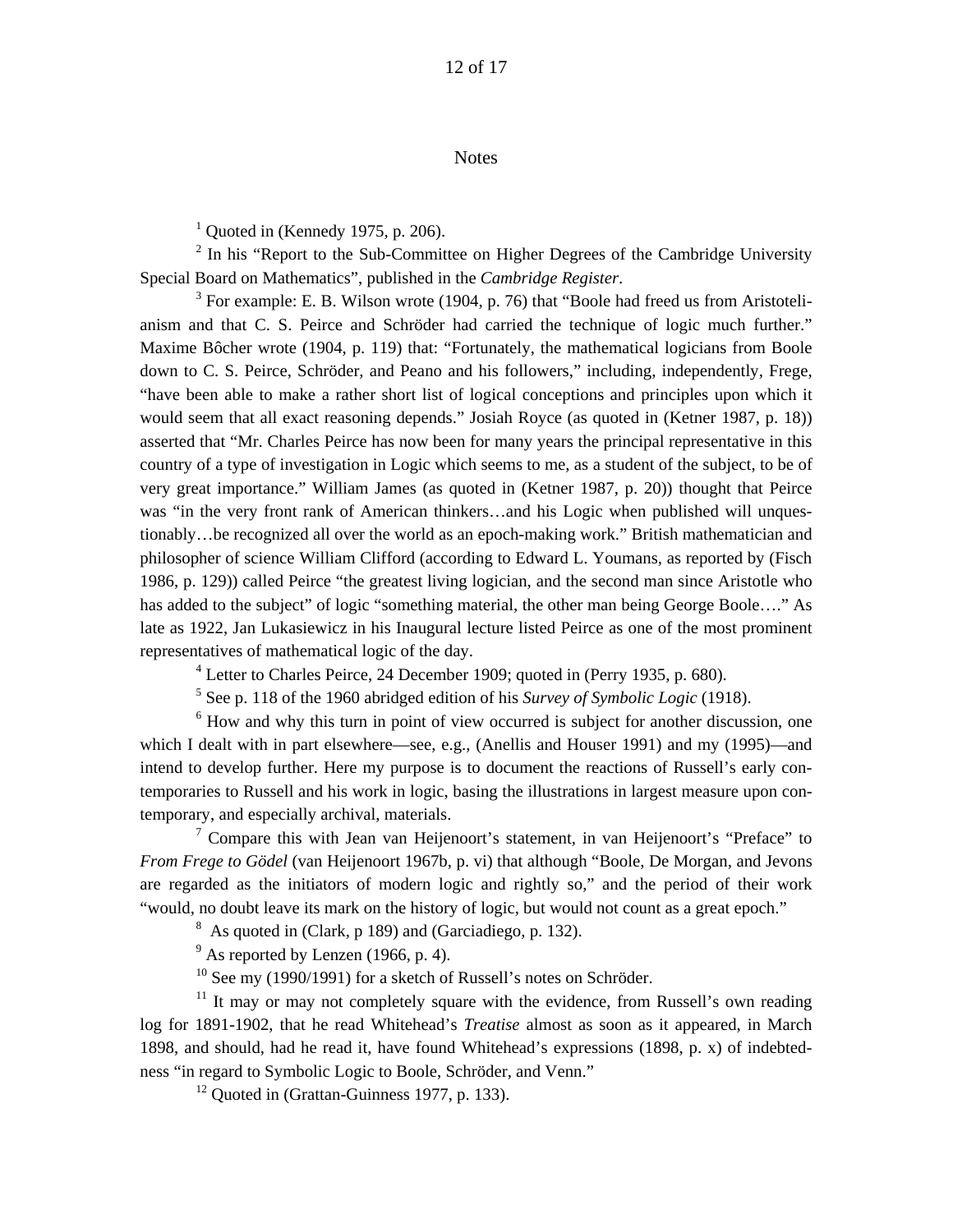$13$  Quoted in (Griffin 1992, p. 207, letter 91).

 $14$  Benjamin Hawkins, for example, thinks (1992, pp. 43–44; 1997, 137) that Russell actually read very little of Peirce's work on logic, totaling the equivalent of approximately fourteen pages in the third volume of Peirce's *Collected Papers* (1933), merely skimming Peirce's "On the Algebra of Logic" (1880) and "On the Algebra of Logic: A Contribution to the Philosophy of Notation" (1885). Hawkins says that these "few pages…represent Russell's reading of Peirce" on logic, and supposes that that may, at least partially, explain Russell's inaccuracies regarding Peirce.

15 Peirce's marginal annotations in his copy of Russell's *Principles* are littered with comments such as "not so" (p. 12, ll. 12–13), "utterly false" (p. 13, end ¶13), and "Ridiculous modes of formulation" (p. 16, end ¶18).

<sup>16</sup> Published in (Peirce 1976, III/2), pp. 767–771, 772–779 respectively.

 $17$  Quoted in (Grattan-Guinness 1977, p. 134).

 $18$  See p. 30 in (Hardwick 1977, pp. 22–35).

 Peirce's supposition that Whitehead may have had a hand in the writing of the *Principles* may be attributed to his knowledge that Russell contributed the section on ordinal numbers to Whitehead's article "On Cardinal Numbers" (1901) and to both Whitehead's profuse expressions of indebtedness to Russell in that article and Russell's profuse expressions of indebtedness to Whitehead in the *Principles*.<br><sup>19</sup> Quoted in (Peirce 1977, III/2, p. 78).

 $20$  Quoted in (Hardwick 1977, p. 9).

<sup>21</sup> Quoted in (Peirce 1976, III/2, pp. 867–877), see esp. pp. 873–874.

 $22$  See (Grattan-Guinness 1975, p. 130).

 $23$  See, e.g. (Houser 1990/1991) on Peirce and Schröder as seen through their correspondence. For other contemporary (early  $20<sup>th</sup>$ -century) expressions of opinion regarding the classical Boole-Schröder calculus and of Peirce's stature and contributions to mathematical logic, see note 3.

#### *References*

#### a. Publications:

ANELLIS, Irving H. "Schröder Material at the Russell Archives", *Modern Logic* **1** (1990/1991), 237–247.

—————. 1995. "Peirce Rustled, Russell Pierced: How Charles Peirce and Bertrand Russell Viewed Each Other's Work in Logic, and an Assessment of Russell's Accuracy and Rôle in the Historiography of Logic", *Modern Logic* **5** (1995), 270–328.

–––––––––, & NATHAN R. HOUSER. "Nineteenth Century Roots of Algebraic Logic and Universal Algebra", in Hajnal Andréka, J. Donald Monk, and István Neméti (editors), *Algebraic*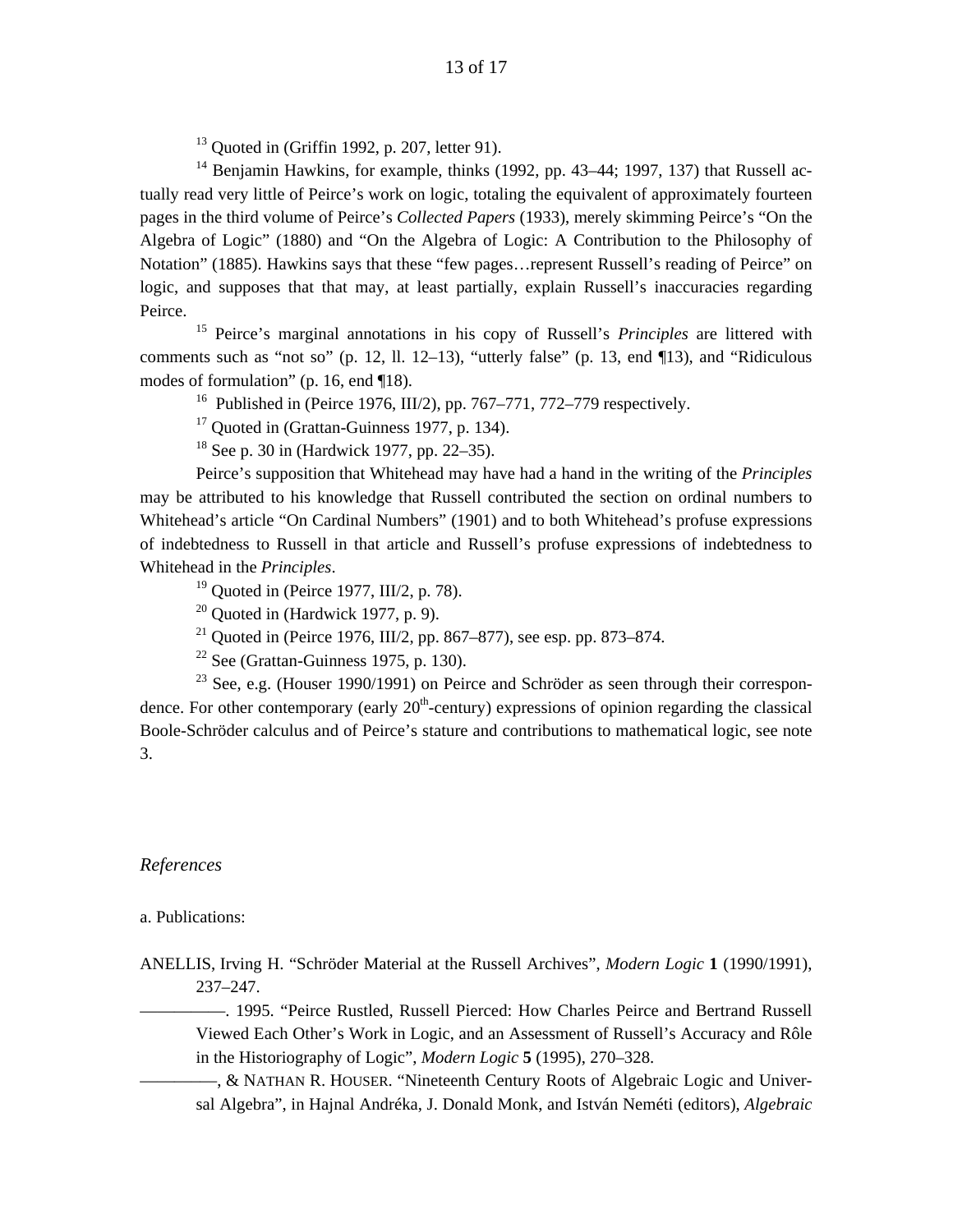*Logic (Proceedings of a Conference in Budapest, 1988*) Colloquium Mathematica Societas Janós Bolyai **54** (Amsterdam/New York: North-Holland, 1991), 1–36.

- BEHRENS, Georg. *Die Prinzipien der mathematischen Logik bei Schröder, Russell und König*. Ph.D. thesis, Hamburg, 1917; Hamburg: Berngruber und Hennig; Kiel.
- BÔCHER, Maxime. "The Fundamental Conceptions and Methods of Mathematics", *Bulletin of the American Mathematical Society* (1) **11** (1904), 115–135.
- BRADY, Geraldine. *From Peirce to Skolem: A Neglected Chapter in the History of Mathematical Logic*. Amsterdam/New York/London: Elsevier Science, North-Holland, 2000.
- CANTOR, Georg. "Beiträge zur Begründung der transfiniten Mengenlehre", *Mathematische Annalen* **46** (1895), 481–512, **49** (1897), 207–246.
- CARUS, Paul. "The Nature of Logical and Mathematical Thought", *The Monist* **20** (1910), 33–75.
- CLARK, Ronald W. *The Life of Bertrand Russell*. London: Jonathan Cape & Weidenfeld and Nicolson, 1975.
- COUTURAT, Louis. Comptes rendu de (Russell 1903), *Bulletin des Sciences mathématiques* (2) **28** (1904), 129–147.
	- \_\_\_\_\_\_\_\_\_. *L'algèbra de la logique*. Paris: Gauthier-Villars, 1905.
- \_\_\_\_\_\_\_\_\_. *The Algebra of Logic* (Lydia G. Robinson, translator). Chicago/London: Open Court, 1914. (English translation of the previous.)
- FISCH, Max Harold. (Kenneth Lane Ketner & Christian J. W. Kloesel, editors), *Peirce, Semiotics, and Pragmatism*. Bloomington: Indiana University Press.
- GARCIADIEGO, Alejandro. "Bertrand Russell's Emotional State circa 1901–1902", in Hardy Grant, Israel Kleiner, & Abe Shenitzer (editors), *Proceedings of the Canadian Society for History and Philosophy of Mathematics/Société Canadienne d'Histoire et Philosophie des Mathématiques*, vol. 4, *Seventeenth Annual Meeting, Queen's University, Kingston, Ontario, May 27–29, 1991*, 131–143.
- GRATTAN-GUINNESS, Ivor. "Wiener on the Logics of Russell and Schröder: An Account of His Doctoral Thesis, and of His Discussion of It with Russell", *Annals of Science* **32** (1975), 103–132.
	- \_\_\_\_\_\_\_\_\_. *Dear Russell Dear Jourdain: A Commentary on Russell's Logic, based on His Correspondence with Philip Jourdain*. New York: Columbia University Press; London: Duckworth, 1977.
- GRIFFIN, Nicholas. (editor), *The Selected Letters of Bertrand Russell*, vol. I: *The Private Years, 1884–1914*. Boston/New York/London: Houghton Mifflin, 1992.
- HARDWICK, Charles S. (editor), *Semiotic and Significs: The Correspondence between Charles S. Peirce and Victoria Lady Welby*. Bloomington/London: Indiana University Press, 1977.
- HAWKINS, Benjamin S., Jr. "Peirce and Russell: The History of a Neglected 'Controversy'"; preprint, ts., 74pp., 1992.
- \_\_\_\_\_\_\_\_\_. "Peirce and Russell: The History of a Neglected Controversy", in Nathan Houser, Don D. Roberts & James Van Evra (editors), *Studies in the Logic of Charles Sanders Peirce* (Indianpolis/Bloomington: Indiana University Press, 1997), 111–146.
- HOUSER, Nathan. "The Peirce-Schröder Correspondence", *Modern Logic* **1** (1990/1991), 206– 236.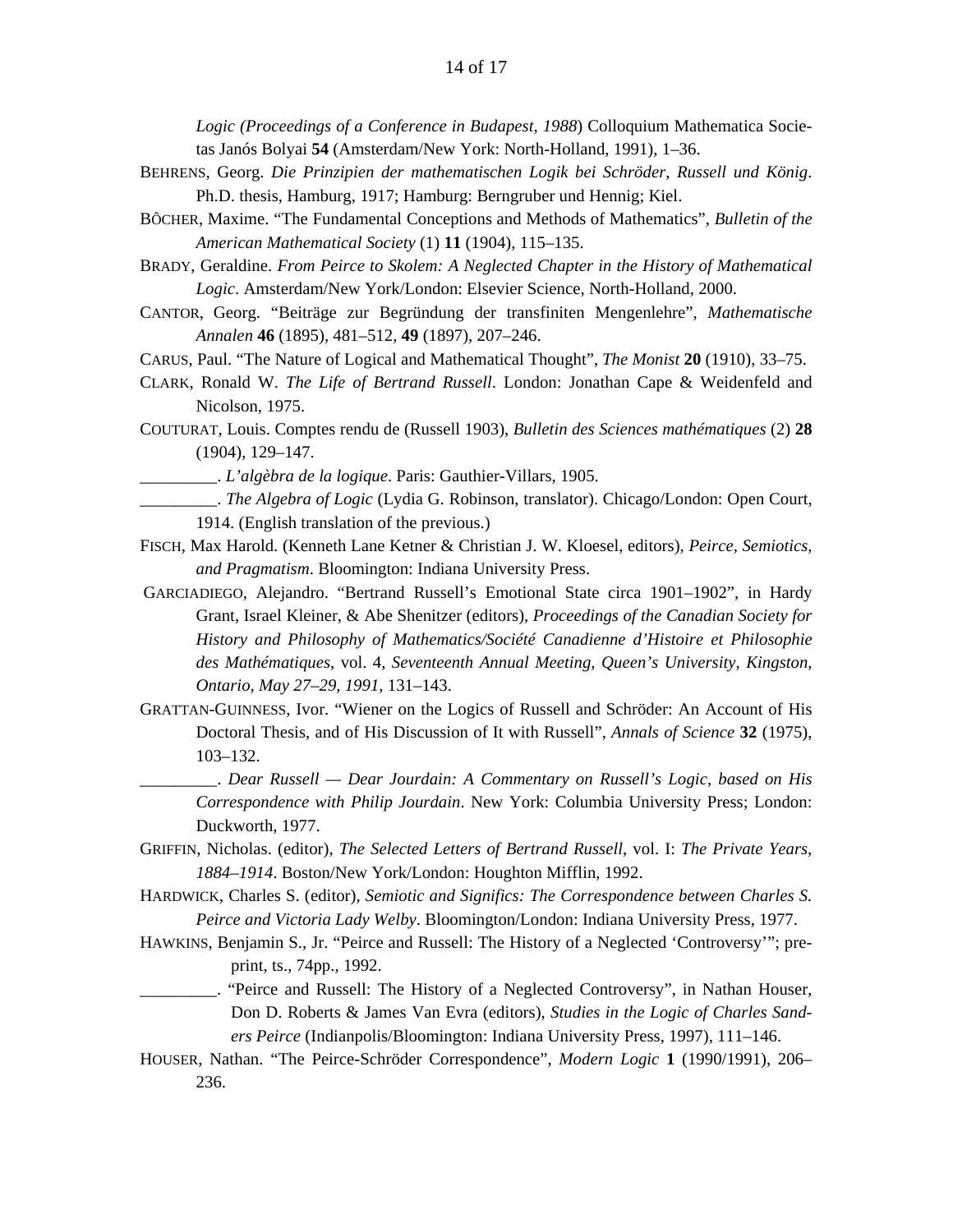- HUNTINGTON, Edward V. "New Sets of Independent Postulates for the Algebra of Logic, with Special Reference to Whitehead and Russell's Principia Mathematica", *Transactions of the American Mathematical Society* **35** (1933), 274–304.
	- —————, & Christine LADD-FRANKLIN. "Symbolic Logic", *Encyclopedia Americana*, vol. 9 (New York: Americana Company, 1905); reprint, 6pp.
- JOHNSON, William E. "Report to the Sub-Committee on Higher Degrees of the Cambridge University Special Board on Mathematics *Cambridge Register* **28** (1905).
- KENNEDY, Hubert C. "Nine Letters from Giuseppe Peano to Bertrand Russell", *History and Philosophy of Logic* **13** (1975), 205–220.
- KETNER, Kenneth Lane. Introductory essay, "Charles Sanders Peirce", in J. J. Stuhr (editor), *Classical American Philosophy: Essential Readings and Interpretive Essays* (New York/Oxford: Oxford University Press, 1987), 13–31.
- LENZEN, Victor F. "Reminiscences of a Mission to Milford, Pennsylvania", *Transactions of the Charles S. Peirce Society* **1**, 3–11.
- LEWIS, Clarence Irving. *A Survey of Symbolic Logic, the Classic Algebra of Logic*. Berkeley: University of California Press, 1918; abridged and corrected edition: New York: Dover Publications, 1960.
- PEANO, Giuseppe. *Arithmetices principia nova methodo exposita*. Torino: Bocca, 1898; English translation by Jean van Heijenoort in Jean van Heijenoort (editor), *From Frege to Gödel: A Source Book in Mathematical Logic, 1879–1931* (Cambridge, Mass.: Harvard University Press, 1967), 84–97; English translation by Hubert C. Kennedy in Hubert C. Kennedy (editor), *Selected Works of Giuseppe Peano* (Toronto/Buffalo: University of Toronto Press, 1973), 101–134.
- PEIRCE, Charles Sanders. "On the Algebra of Logic", *American Journal of Mathematics* **3** (1880), 15–57.
	- \_\_\_\_\_\_\_\_\_\_. (editor), *Studies in Logic*. Boston: Little, Brown & Co., 1883.
	- —————. "On the Algebra of Logic: A Contribution to the Philosophy of Notation", *American Journal of Mathematics* **7** (1885), 180–202.
		- —————. Review of [Welby *1903*] and [Russell *1903a*], *The Nation* **77** (15 October, 1903), 308–309; reprinted: (Hardwick *1977*, 157–159).
		- \_\_\_\_\_\_\_\_\_. (Charles Hartshorne & Paul Weiss, editors), *Collected Papers of Charles Sanders Peirce*, vol. III: *Exact Logic*. Cambridge, Mass.: Harvard University Press, 1933.
		- —————. (Charles Hartshorne & Paul Weiss, editors), *Collected Papers of Charles Sanders Peirce*, vol. IV: *Pragmatism and Pragmaticism*. Cambridge, Mass.: Harvard University Press, 1934.
		- \_\_\_\_\_\_\_\_\_. (Carolyn Eisele, editor), *The New Elements of Mathematics*, 4 vols. The Hague/Paris: Mouton, 1967.
- PERRY, Ralph Barton. *The Thought and Character of William James*. New York: Harper & Row, 1935.
- ROYCE, Josiah, & Fergus KERNAN. "Charles Sanders Peirce", *Journal of Philosophy* **13** (1916), 701–709.
- RUSSELL, Bertrand. "Sur la logique des relations avec des applications à la théorie des séries", *Revue de Mathématique*/*Rivista di Matematiche* **7** (1901), 115–148.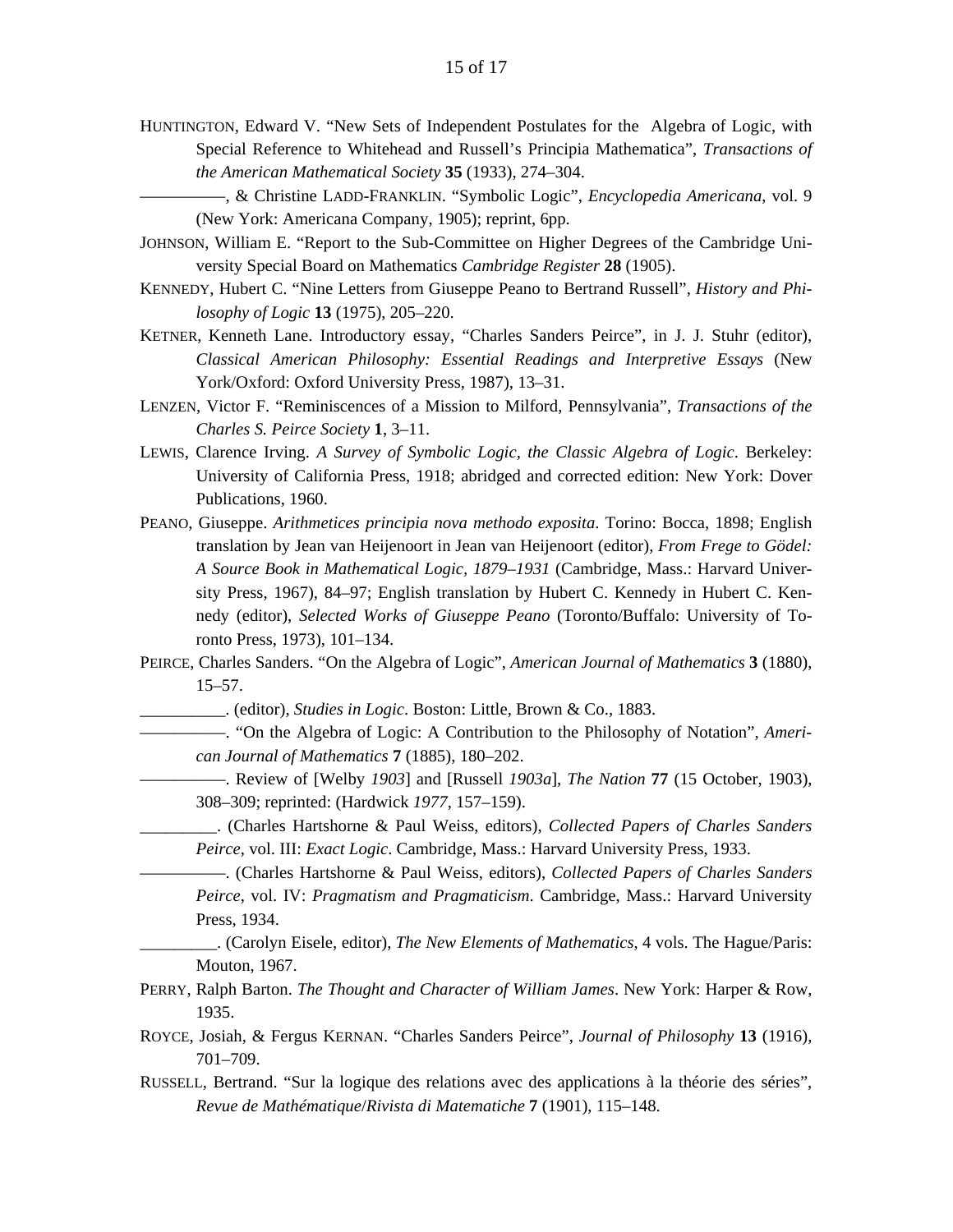\_\_\_\_\_\_\_\_\_. *Principles of Mathematics*. London: Cambridge University Press, 1903.

- —————. "Foreword", to James K. Feibelman, *An Introduction to Peirce's Philosophy* (New York: Harper, 1946), i–xx.
- SCHRÖDER, Ernst. *Der Operationskreis des Logikkalkuls*. Leipzig: B. G. Teubner, 1877.

—————. *Vorlesungen über die Algebra der Logik*. Leipzig: B. G. Teubner, 1895–1905; [first two volumes of three, reprinted: New York: Chelsea, 1966].

- —————. "Sur une extension de l'idée d'ordre", *Logique et historie des Sciences* III, *Bibliothèque du Congrès International de Philosophie* (Paris: Armand Colin, 1901), 235–240.
- SHEARMAN, Arthur Thomas. *The Development of Symbolic Logic: A Critical-Historical Study of the Logical Calculus*. London: Williams and Norgate, 1906; reprinted: Dubuque, Iowa: William C, Brown Reprint Library, 1988.

VAN HEIJENOORT, Jean. "Logic as Calculus and Logic as Language", in Robert S. Cohen and Marx W. Wartofsky (editors). *Boston Studies in the Philosophy of Science* **3** (1967), *In Memory of Norwood Russell Hanson, Proceedings of the Boston Colloquium in Philosophy of Science, 1964/1965*) (Dordrecht: D. Reidel Publishing Co., 1967), 440–446; reprint: *Synthèse* **17** (1967), 324–330, and in Jean van Heijenoort, *Selected Essays* (Naples: Bibliopolis, 1986, ©1985), 11–16.

\_\_\_\_\_\_\_\_\_. (editor), *From Frege to Gödel: A Source Book in Mathematical Logic*. Cambridge, Mass.: Harvard University Press, 1967.

WELBY, Victoria. *What is Meaning?* New York/London: Macmillan, 1903.

- WHITEHEAD, Alfred North. *A Treatise on Universal Algebra, I*. Cambridge: Cambridge University Press, 1898.
	- —————. "On Cardinal Numbers", *American Journal of Mathematics* **24** (1902), 367–394.
	- —————, & Bertrand RUSSELL. *Principia Mathematica*, 3 vols. Cambridge: Cambridge University Press, 1910-13.
- WILSON, Edwin Bidwell. "The Foundations of Mathematics", *Bulletin of the American Mathematical Society* (1) **11** (1904), 74–93.

b. Archival materials:

 i. Bertrand Russell Archives (Ready Memorial Library, McMaster University, Hamilton, Ontario):

COUTURAT, Louis. Letter to Bertrand Russell, 27 January 1901 (MS C3).

 RUSSELL, Bertrand. "What Shall I Read?", MS RA. (Published in Kenneth Blackwell, Nicholas Griffin, Richard Rempel, & John Slater (editors), *Collected Papers of Bertrand Russell, I* (London: Allen & Unwin, 1983), 347–365.)

- \_\_\_\_\_\_\_\_\_\_. Letter to Louis Couturat, 11 February 1899.
- —————. Notes on Peirce (1880) and Peirce 1885); 3pp. MS, ca. 1900-1901.
- —————. Notes on Schröder, *Vorlesungen über die Algebra der Logik* 6pp. MS, RA file #230: 030460, 1901.
- —————. Letter to Louis Couturat, 2 June 1903; MS RA57, alternately transcribed as R58.
- —————. Letter to Louis Couturat, 9 June 1903; MS RA56.
- \_\_\_\_\_\_\_\_\_. Letter to Victoria Welby, November 11, 1904; 4pp. MS.